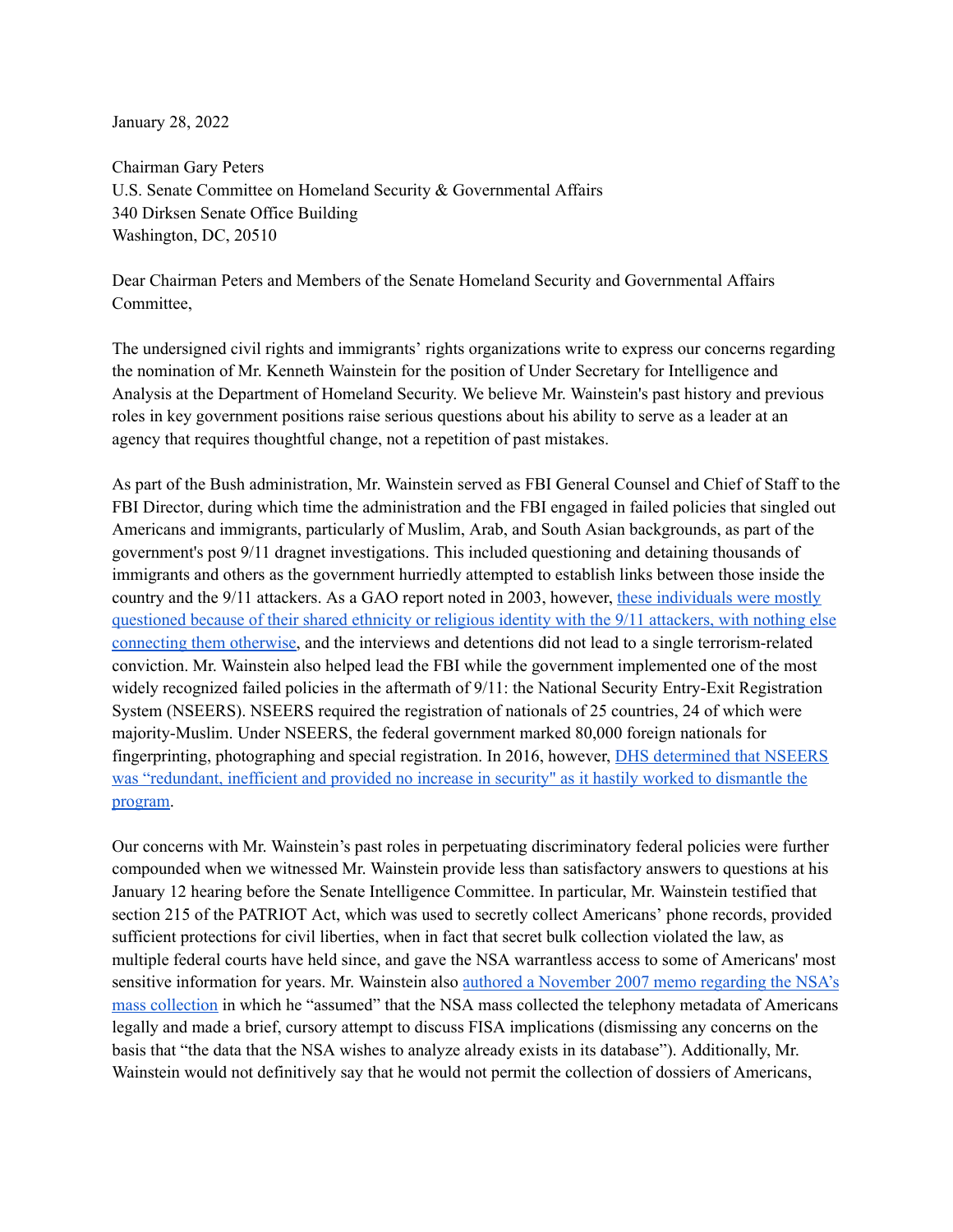including journalists, a deeply disturbing exercise engaged in during the 2020 protests in Portland, Oregon by the office he has been nominated to lead.

Agencies like the Department of Homeland Security and its core offices such as the Office of Intelligence and Analysis are at a critical juncture after over two decades of questionable policies and practices that have harmed the American public and eroded their civil rights and civil liberties. Mr. Wainstein's past history raises a number of questions for the undersigned groups. Mr. Wainstein must be questioned regarding his previous roles in government while the aforementioned failed policies were being devised and implemented, particularly as he served in multiple leadership roles at the FBI, DOJ, and White House, roles presumably important enough to indicate that he was at least aware of, and had discussions regarding, these policies.

As the Biden administration has made clear, the Undersecretary for Intelligence and Analysis is expected to focus on threats like domestic terrorism, particularly white supremacy. Protecting vulnerable communities targeted by such violence requires a leader with an unblemished record as to the civil rights of those communities. We have serious reservations as to whether Mr. Wainstein is that leader.

We ask that you a hold a hearing on this nomination and, among other critical questions, we request that the Committee ask Mr. Wainstein about the following:

- Did Mr. Wainstein have any role or involvement in developing or executing the NSEERS program, or was he asked to provide any legal or policy opinions or conclusions about the program?
- What is Mr. Wainstein's opinion regarding the propriety of the questioning of thousands of Americans and immigrants following the 9/11 attacks based on little more than the interviewees' ethnic or religious affinity with the 9/11 attackers?
- Did Mr. Wainstein have any role in dragnet surveillance operations conducted by the FBI and focused on Muslim communities in America during his time in government (such as those that are now the subject of litigation before the U.S. Supreme Court in *FBI v. Fazaga*)?
- What are Mr. Wainstein's opinions regarding the scope of authority, and the extent to which that authority runs, that federal agencies have to conduct metadata analysis of information and datasets containing US persons' information, the subject of a 2007 memo authored by Mr. Wainstein while he was at the Department of Justice?
- When Mr. Wainstein learned about the NSA's Stellar Wind Program, did he have any concerns? If so, how did he communicate them, to whom, and how did they impact any work he had before the FISA Courts?
- In his response to Intelligence Committee members, Mr. Wainstein stated that he believed Operational Background Reports were appropriate when they are "based on a reasonable nexus to one or more of I&A's defined collection categories". What does he mean by this? Does he believe that there should be a stricter standard when compiling intelligence on U.S. persons?
- Mr. Wainstein indicated that he had "concerns about the techniques" used by the CIA's enhanced interrogation program, and that he participated in discussions which resulted in FBI personnel not participating in interviews of detainees who were subjected to those techniques. What level of participation did FBI personnel have prior to this decision by Director Mueller?